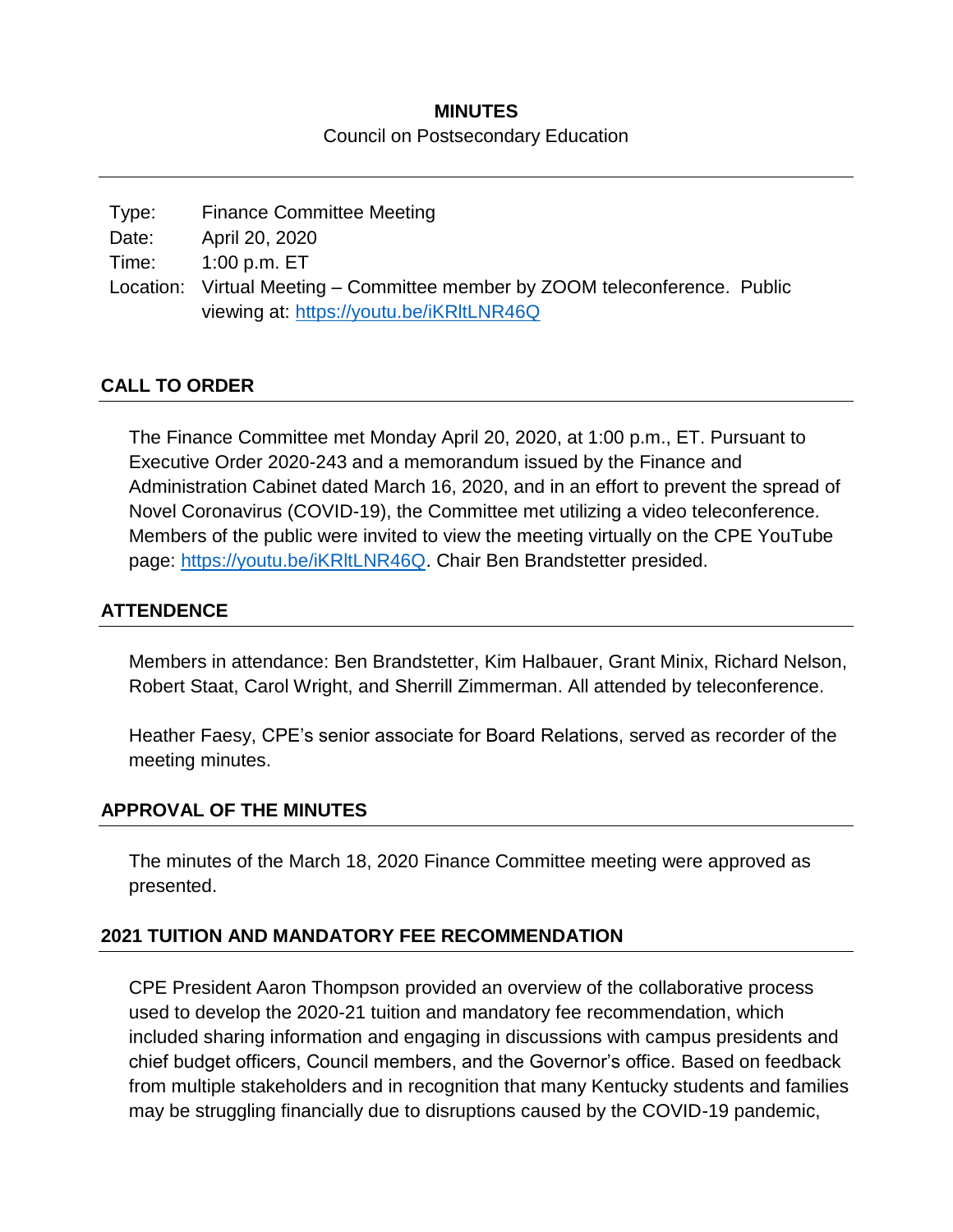there is a general sentiment that increases in resident undergraduate tuition and fees should be low in academic year 2020-21 to support a necessary balance between the ability of students and families to pay for college and resources required for postsecondary institutions to address inflationary cost increases, avoid or minimize potential layoffs of faculty and staff, and support continuing progress toward attainment of HB1 and Strategic Agenda goals and objectives.

Dr. Bill Payne, CPE's Vice President of Finance and Administration reviewed the Council staff's recommendation, which had the following provisions:

- Resident undergraduate tuition and mandatory fee ceilings for academic year 2020-21 that equate to maximum base rate increases of no more than 2.0 percent at the public research and comprehensive universities.
- Tuition and fee ceiling for resident students attending KCTCS institutions that equates to a maximum increase of no more than \$5.00 per credit hour in total tuition and fee charges (i.e., a 2.7% increase).
- Public institutions be allowed to submit, for Council review and approval, market competitive tuition and fee rates for graduate and online courses.

Dr. Payne also reviewed how the recommended maximum tuition rate increase would equate in dollar change per credit hour, the public institution's change in net general funds from 2019-20 to 2020-21, the estimated allocations for Kentucky's public postsecondary institutions under the CARES Act, and the institutions' estimated fixed and unavoidable cost increases for academic year 2020-21.

Council members discussed several topics including the financial difficulties on Kentucky's campuses, potential and actual furloughs of campus employees, the potential delay of students returning to campus in the fall versus taking all classes online and how that may impact tuition setting, and the financial hardships currently facing students and their families due to COVID-19. They also discussed the ability to set a tuition rate ceiling for the 2020 fall semester only with the option of reviewing the spring semester ceilings at a later date.

Kim Halbauer motioned for the Council to approve a zero percent increase in tuition and mandatory fees for all Kentucky public institutions, and later amended it to the following:

MOTION: Ms. Halbauer moved the Finance Committee recommend the full Council approve a zero percent (0%) increase in resident undergraduate tuition and mandatory fee ceilings for academic year 2020-21 at the public research and comprehensive universities and KCTCS institutions. If extenuating circumstances arise, the Council reserves the right to revisit the parameters as warranted. Additionally, public